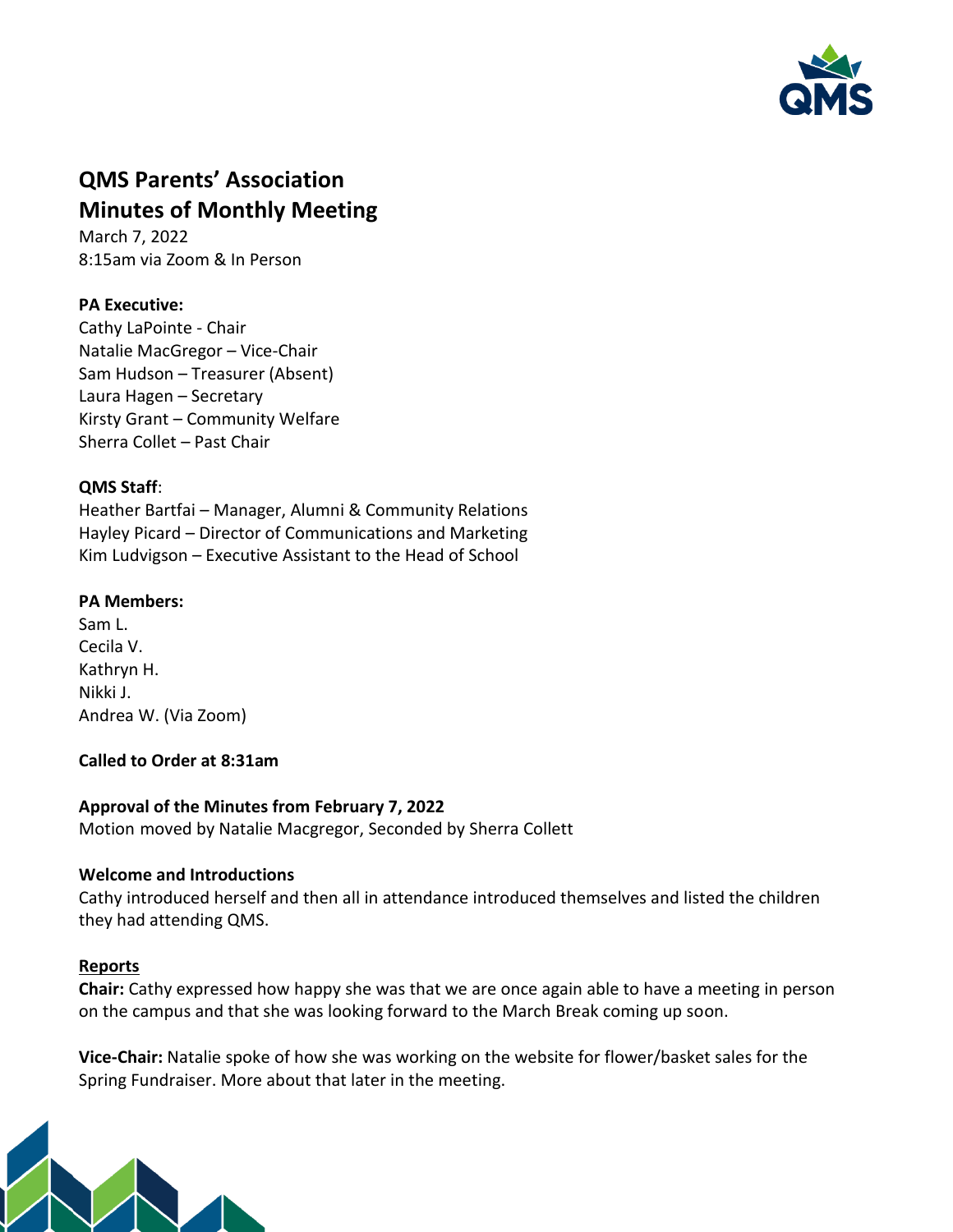

**Secretary:** Nothing new to report.

**Treasurer:** Absent

**Community Welfare:** Kirsty wrote a few cards for birth announcements.

#### **Discussion**

**Fundraisers:** Mabel's Labels is still ongoing and online for all that want to utilize it. It will be plugged into online resources for parents to find when need be.

Growing Smiles is the bulbs and baskets spring fundraiser. The website is still being set up. Prices are still being looked at with regards to last year's profits and costs. Dates still need to be finalized for order cut off and pick up day. Usually, we time it around Mother's Day but because of how busy the school is around the original date, it made more sense to move it to a May 12<sup>th</sup> delivery and a pickup date of the 13<sup>th</sup>.

**Other items:** The PA has been funding and providing Easter candy bags for several years and the Jr. School wanted to know if we wanted to do this again. We would make bags for all the classes in grades K-7. Laura volunteered to buy and make up the bags. She will chat with Ms. Ruiter to see what is needed. We all agreed we would fund it again, and that we would reach out to the JK/Preschool to see if they wanted to be included.

Motion made by Cathy to spend up to \$500 to make up the bags. Motion seconded by Sherra. All approved.

**Gala Update:** Heather spoke thanking those who have stepped up to the Gala Committee. She asked if the PA would like to sponsor the Safe Ride Home again. It would likely be around \$650 like last time and range from Ladysmith to Mill Bay.

Motion by Sherra for the PA to fund the Safe Ride Home, Seconded by Natalie.

They are still looked for sponsors for the event: Gold: \$6000 Silver: \$3000 Bronze: \$1500

Heather explained the goal of the Gala fundraiser. In the past it has raised \$70,000-\$122,000 and raises funds for large school projects. This year the funds will be going towards the Innisfree Farmhouse, funding items like farm equipment, chickens, veggie/fruit gardens, woodworking, etc.